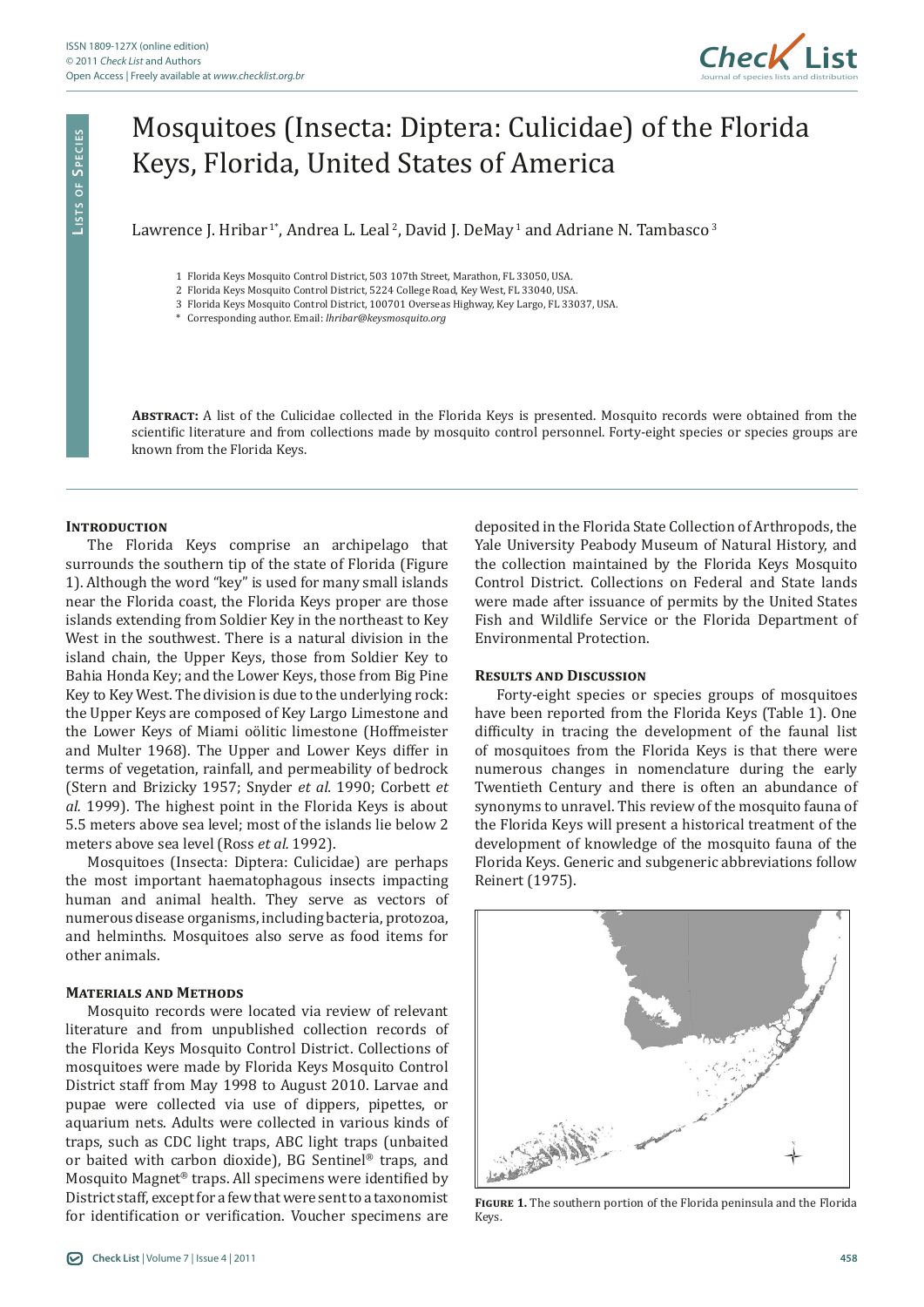# **Table 1.** The southern portion of the Florida peninsula and the Florida Keys.

| <b>TAXON</b>                                                      | <b>LOCALITY</b>                                                                                                                                                                                                                                                                                                                                                                                                                                                                                                                                                                                                                                                                                                                                                               |
|-------------------------------------------------------------------|-------------------------------------------------------------------------------------------------------------------------------------------------------------------------------------------------------------------------------------------------------------------------------------------------------------------------------------------------------------------------------------------------------------------------------------------------------------------------------------------------------------------------------------------------------------------------------------------------------------------------------------------------------------------------------------------------------------------------------------------------------------------------------|
| <b>ANOPHELINAE</b>                                                |                                                                                                                                                                                                                                                                                                                                                                                                                                                                                                                                                                                                                                                                                                                                                                               |
| Anopheles (Anopheles) atropos Dyar and Knab                       | Annette Key, Bahia Honda Key, Big Coppitt Key, Big Pine Key, Big Torch Key, Boca Chica<br>Key, Cross Key, Cudjoe Key, Elliott Key, Geiger Key, Grassy Key, Howe Key, Indian Key,<br>Key Largo, Key West, Lignumvitae Key, Little Pine Key, Little Knockemdown Key, Long<br>Key, Long Point Key, Lower Matecumbe Key, Middle Torch Key, No Name Key, Plantation<br>Key, Pumpkin Keys, Raccoon Key, Ramrod Key, Stock Island, Sugarloaf Key, Summerland<br>Key, Sunrise Cay, "Torch Key", Upper Matecumbe Key, Vaca Key, Water Key, Water Keys,<br><b>Windley Key</b>                                                                                                                                                                                                           |
| An. (Ano.) bradleyi King                                          | Key Largo, Lower Matecumbe Key                                                                                                                                                                                                                                                                                                                                                                                                                                                                                                                                                                                                                                                                                                                                                |
| An. (Ano.) crucians Wiedemann                                     | Big Pine Key, Indian Key, Lower Matecumbe Key, Ramrod Key                                                                                                                                                                                                                                                                                                                                                                                                                                                                                                                                                                                                                                                                                                                     |
| An. (Ano.) crucians complex (females)                             | Annette Key, Bahia Honda Key, Big Coppitt Key, Big Pine Key, Big Torch Key, Boca Chica<br>Key, Cross Key, Cudjoe Key, Geiger Key, Grassy Key, Key Largo, Key West, Lignumvitae<br>Key, Little Knockemdown Key, Little Pine Key, Long Key, Middle Torch Key, No Name Key,<br>Plantation Key, Raccoon Key, Rodriguez Key, Stock Island, Sugarloaf Key, Summerland<br>Key, Sunrise Cay, Upper Matecumbe, Vaca Key, Water Keys, Windley Key                                                                                                                                                                                                                                                                                                                                       |
| An. (Ano.) grabhamii Theobald                                     | Big Pine Key, Big Torch Key, Key West, Middle Torch Key, No Name Key, Sugarloaf Key                                                                                                                                                                                                                                                                                                                                                                                                                                                                                                                                                                                                                                                                                           |
| An. (Ano.) quadrimaculatus complex                                | Big Pine Key, Big Torch Key, Key Largo, Key West, Plantation Key, Sugarloaf Key                                                                                                                                                                                                                                                                                                                                                                                                                                                                                                                                                                                                                                                                                               |
| An. (Ano.) walkeri Theobald                                       | Key Largo                                                                                                                                                                                                                                                                                                                                                                                                                                                                                                                                                                                                                                                                                                                                                                     |
| An. (Nyssorhynchus) albimanus Wiedemann                           | Big Pine Key, Crawl Key, Grassy Key, Key Largo, Key West, Long Key, Lower Matecumbe<br>Key, No Name Key, Stock Island, Upper Matecumbe Key, Vaca Key                                                                                                                                                                                                                                                                                                                                                                                                                                                                                                                                                                                                                          |
| <b>CULICINAE</b>                                                  |                                                                                                                                                                                                                                                                                                                                                                                                                                                                                                                                                                                                                                                                                                                                                                               |
| <b>AEDINI</b>                                                     |                                                                                                                                                                                                                                                                                                                                                                                                                                                                                                                                                                                                                                                                                                                                                                               |
| Aedes (Ochlereotatus) atlanticus Dyar and Knab                    | Annette Key, Big Pine Key, Big Torch Key, Cudjoe Key, Grassy Key, Key Largo, Lignumvitae<br>Key, Little Knockemdown Key, Long Key, No Name Key, Plantation Key, Stock Island,<br><b>Windley Key</b>                                                                                                                                                                                                                                                                                                                                                                                                                                                                                                                                                                           |
| Ae. (Och.) condolescens Dyar and Knab                             | Annette Key, Big Coppitt Key, Big Pine Key, Big Torch Key, Boca Chica Key, Boot Key, Cross<br>Key, Cudjoe Key, Geiger Key, Grassy Key, Howe Key, Key Largo, Key West, Lignumvitae<br>Key, Little Knockemdown Key, Little Pine Key, Long Key, Middle Torch Key, No Name Key,<br>Plantation Key, Raccoon Key, Ramrod Key, Rodriguez Key, Stock Island, Sugarloaf Key,<br>Summerland Key, Sunrise Cay, Upper Matecumbe Key, Vaca Key, Water Keys, Windley<br>Key                                                                                                                                                                                                                                                                                                                 |
| Ae. (Och.) infirmatus Dyar and Knab                               | Big Pine Key, Big Torch Key, Cudjoe Key, Cross Key, Geiger Key, Grassy Key, Key Largo, Key<br>West, Little Knockemdown Key, Long Key, No Name Key, Plantation Key, Stock Island,<br>Sugarloaf Key, Upper Matecumbe Key, Vaca Key, Windley Key                                                                                                                                                                                                                                                                                                                                                                                                                                                                                                                                 |
| Ae. (Och.) mitchellae (Dyar)                                      | Big Torch Key                                                                                                                                                                                                                                                                                                                                                                                                                                                                                                                                                                                                                                                                                                                                                                 |
| Ae. (Och.) scapularis (Rondani)                                   | Vaca Key                                                                                                                                                                                                                                                                                                                                                                                                                                                                                                                                                                                                                                                                                                                                                                      |
| Ae. (Och.) sollicitans (Walker)                                   | Annette Key, Big Pine Key, Big Torch Key, Boca Chica Key, Cross Key, Cudjoe Key, Grassy<br>Key, Horseshoe Key, Howe Key, Johnson Key, Key Largo, Key West, Lignumvitae Key,<br>Little Knockemdown Key, Little Pine Key, Long Key, Long Point Key, Middle Torch Key,<br>No Name Key, Plantation Key, Raccoon Key, Ramrod Key, Stock Island, Sugarloaf Key,<br>Summerland Key, Vaca Key, Water Key, Water Keys                                                                                                                                                                                                                                                                                                                                                                  |
| Ae. (Och.) taeniorhynchus (Wiedemann)<br>Ae. (Och.) thelcter Dyar | Annette Key, Bahia Honda Key, Bamboo Key, Big Coppitt Key, Big Munson Key, Big Pine<br>Key, Big Torch Key, Boca Chica Key, Boot Key, "Crawl Keys", Cross Key, Cudjoe Key, Duck<br>Key, Fat Deer Key, Geiger Key, Grassy Key, Horseshoe Key, Howe Key, Indian Key, Johnson<br>Key, Key Largo, Key West, Knights Key, Lignumvitae Key, Little Knockemdown Key, Little<br>Pine Key, Loggerhead Key, Long Key, Long Point Key, Lower Matecumbe Key, Middle Torch<br>Key, No Name Key, Plantation Key, Raccoon Key, Ramrod Key, Stock Island, Sugarloaf Key,<br>Summerland Key, Toptree Hammmock Key, "Torch Key", Upper Matecumbe Key, Vaca<br>Key, Water Key, Water Keys, Windley Key<br>Big Coppitt Key, Boca Chica Key, "Crawl Key No. 1", Key Largo, Key West, Long Key, Vaca |
|                                                                   | Key                                                                                                                                                                                                                                                                                                                                                                                                                                                                                                                                                                                                                                                                                                                                                                           |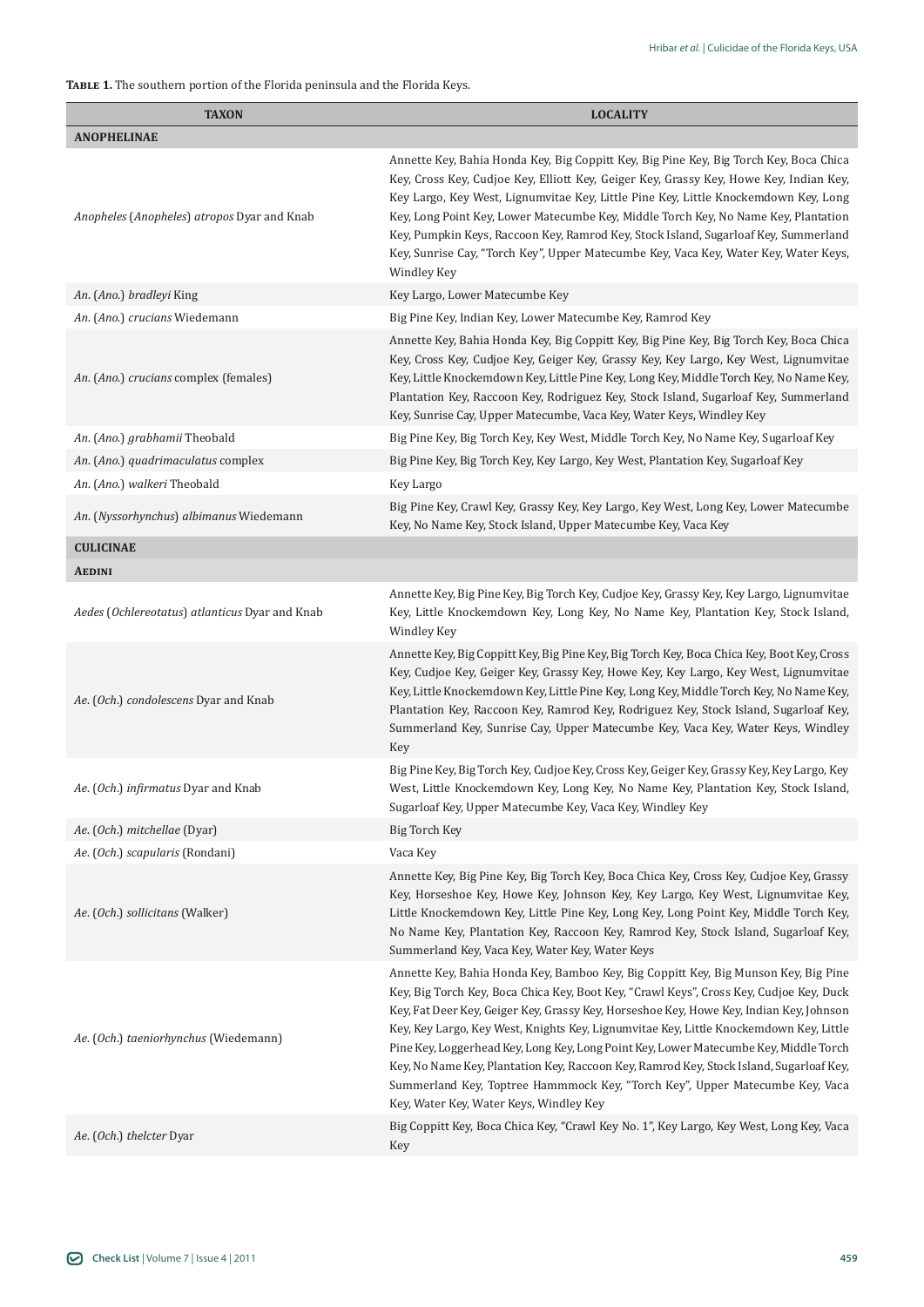# **Table 1.** *Continued.*

| <b>TAXON</b>                               | <b>LOCALITY</b>                                                                                                                                                                                                                                                                                                                                                                                                                                                                                                            |
|--------------------------------------------|----------------------------------------------------------------------------------------------------------------------------------------------------------------------------------------------------------------------------------------------------------------------------------------------------------------------------------------------------------------------------------------------------------------------------------------------------------------------------------------------------------------------------|
| Ae. (Och.) tortilis (Theobald)             | Annette Key, Big Coppitt Key, Big Pine Key, Big Torch Key, Boca Chica Key, Boot Key,<br>"Crawl Keys", Cross Key, Cudjoe Key, Geiger Key, Grassy Key, Key Largo, Key West,<br>Lignumvitae Key, Little Pine Key, Long Key, Lower Matecumbe Key, Middle Torch Key,<br>No Name Key, Plantation Key, Ramrod Key, Stock Island, Sugarloaf Key, Summerland Key,<br>Upper Matecumbe Key, Vaca Key, Water Keys, Windley Key                                                                                                         |
| Ae. (Protomacleaya) triseriatus (Say)      | Annette Key, Big Pine Key, Big Torch Key, Boca Chica Key, Boot Key, Cudjoe Key, Cross Key,<br>Indian Key, Key Largo, Lignumvitae Key, Little Knockemdown Key, Little Pine Key, Long<br>Key, Plantation Key, Rodriguez Key, Sugarloaf Key, Summerland Key, Sunrise Cay, Upper<br>Matecumbe Key, Water Keys, Windley Key                                                                                                                                                                                                     |
| Ae. (Stegomyia) aegypti Linnaeus           | Annette Key, Bahia Honda Key, Big Coppitt Key, Big Pine Key, Big Torch Key, Crawl Key,<br>Cross Key, Cudjoe Key, Duck Key, Fat Deer Key, Geiger Key, Grassy Key, Key Largo, Key<br>West, Lignumvitae Key, Little Pine Key, Little Torch Key, Long Key, Lower Matecumbe<br>Key, Middle Torch Key, No Name Key, Plantation Key, Ramrod Key, Rodriguez Key,<br>Saddlebunch Keys, Shelter Key, Stock Island, Sugarloaf Key, Summerland Key, Sunrise<br>Cay, Upper Matecumbe Key, Vaca Key, Windley Key                         |
| Ae. (Stg.) albopictus (Skuse)              | Big Pine Key, Key Largo, Key West, Stock Island, Upper Matecumbe Key                                                                                                                                                                                                                                                                                                                                                                                                                                                       |
| Psorophora (Psorophora) ciliata (F.)       | Annette Key, Big Pine Key, Big Torch Key, Cudjoe Key, Grassy Key, Key Largo, Key West,<br>Little Knockemdown Key, Little Pine Key, Middle Torch Key, No Name Key, Raccoon Key,<br>Stock Island, Sugarloaf Key, Summerland Key, Water Key, Water Keys                                                                                                                                                                                                                                                                       |
| Ps. (Pso.) howardii Coquillett             | Stock Island                                                                                                                                                                                                                                                                                                                                                                                                                                                                                                               |
| Ps. (Grabhamia) columbiae (Dyar and Knab)  | Annette Key, Big Pine Key, Big Torch Key, Boca Chica Key, Cudjoe Key, Geiger Key, Grassy<br>Key, Key Largo, Key West, Little Pine Key, Long Key, Middle Torch Key, No Name Key,<br>Ramrod Key, Stock Island, Sugarloaf Key                                                                                                                                                                                                                                                                                                 |
| Ps. (Gra.) pygmaea (Theobald)              | Annette Key, Big Coppitt Key, Pig Pine Key, Boca Chica Key, Cudjoe Key, Geiger Key, Key<br>West, Middle Torch Key, Ramrod Key, Sugarloaf Key, Summerland Key                                                                                                                                                                                                                                                                                                                                                               |
| Ps.(Janthinosoma) ferox (Von Humboldt)     | Annette Key, Big Pine Key, Big Torch Key, Boca Chica Key, Cudjoe Key, Key Largo. Little<br>Pine Key, Middle Torch Key, Sugarloaf Key                                                                                                                                                                                                                                                                                                                                                                                       |
| Ps. (Jan.) johnstonii (Grabham)            | Annette Key, Big Coppitt Key, Big Pine Key, Big Torch Key, Boca Chica Key, Cudjoe Key,<br>Geiger Key, Key Largo, Key West, Lignumvitae Key, Little Knockemdown Key, Little<br>Pine Key, Long Key, Lower Matecumbe Key, Middle Torch Key, No Name Key, Plantation<br>Key, Raccoon Key, Ramrod Key, Sugarloaf Key, Summerland Key, Vaca Key, Water Keys,<br><b>Windley Key</b>                                                                                                                                               |
| <b>CULISETINI</b>                          |                                                                                                                                                                                                                                                                                                                                                                                                                                                                                                                            |
| Culiseta (Climacura) melanura (Coquillett) | No Name Key                                                                                                                                                                                                                                                                                                                                                                                                                                                                                                                |
| Cs. (Culiseta) inornata (Williston)        | Big Pine Key, Big Torch Key, Boot Key, Geiger Key, Grassy Key, Key Largo, Little Pine Key,<br>Middle Torch Key, No Name Key, Stock Island, Sugarloaf Key, Water Keys                                                                                                                                                                                                                                                                                                                                                       |
| <b>CULICINI</b>                            |                                                                                                                                                                                                                                                                                                                                                                                                                                                                                                                            |
| Culex (Culex) bahamensis Dyar and Knab     | Annette Key, Bahia Honda Key, Big Coppitt Key, Big Pine Key, Big Torch Key, Boca Chica<br>Key, Cudjoe Key, Elliott Key, Fat Deer Key, Geiger Key, Johnson Key, Key Largo, Key West,<br>Knights Key, Lignumvitae Key, Little Knockemdown Key, Little Pine Key, Long Key, Long<br>Point Key, Lower Matecumbe Key, Middle Torch Key, No Name Key, Plantation Key,<br>Pumpkin Keys, Raccoon Key, Ramrod Key, Stock Island, Sugarloaf Key, Summerland Key,<br>Upper Matecumbe Key, Vaca Key, Water Key, Water Keys, Windley Key |
| Cx. (Cux.) declarator Dyar and Knab        | Big Coppitt Key, Big Pine Key, Big Torch Key, Cross Key, Cudjoe Key, Geiger Key, Key<br>Largo, Key West, Little Knockemdown Key, Little Pine Key, Long Key, Middle Torch Key,<br>No Name Key, Ramrod Key, Stock Island, Sugarloaf Key, Summerland Key, Sunrise Cay,<br>Upper Matecumbe Key, Vaca Key                                                                                                                                                                                                                       |
| Cx. (Cux.) nigripalpus Theobald            | Annette Key, Big Coppitt Key, Big Pine Key, Big Torch Key, Boca Chica Key, Boot Key,<br>Cross Key, Cudjoe Key, Geiger Key, Grassy Key, Key Largo, Key West, Lignumvitae Key,<br>Little Knockemdown Key, Little Pine Key, Long Key, Long Point Key, Middle Torch Key,<br>No Name Key, Plantation Key, Raccoon Key, Ramrod Key, Stock Island, Sugarloaf Key,<br>Summerland Key, Upper Matecumbe Key, Vaca Key, Water Keys, Windley Key                                                                                       |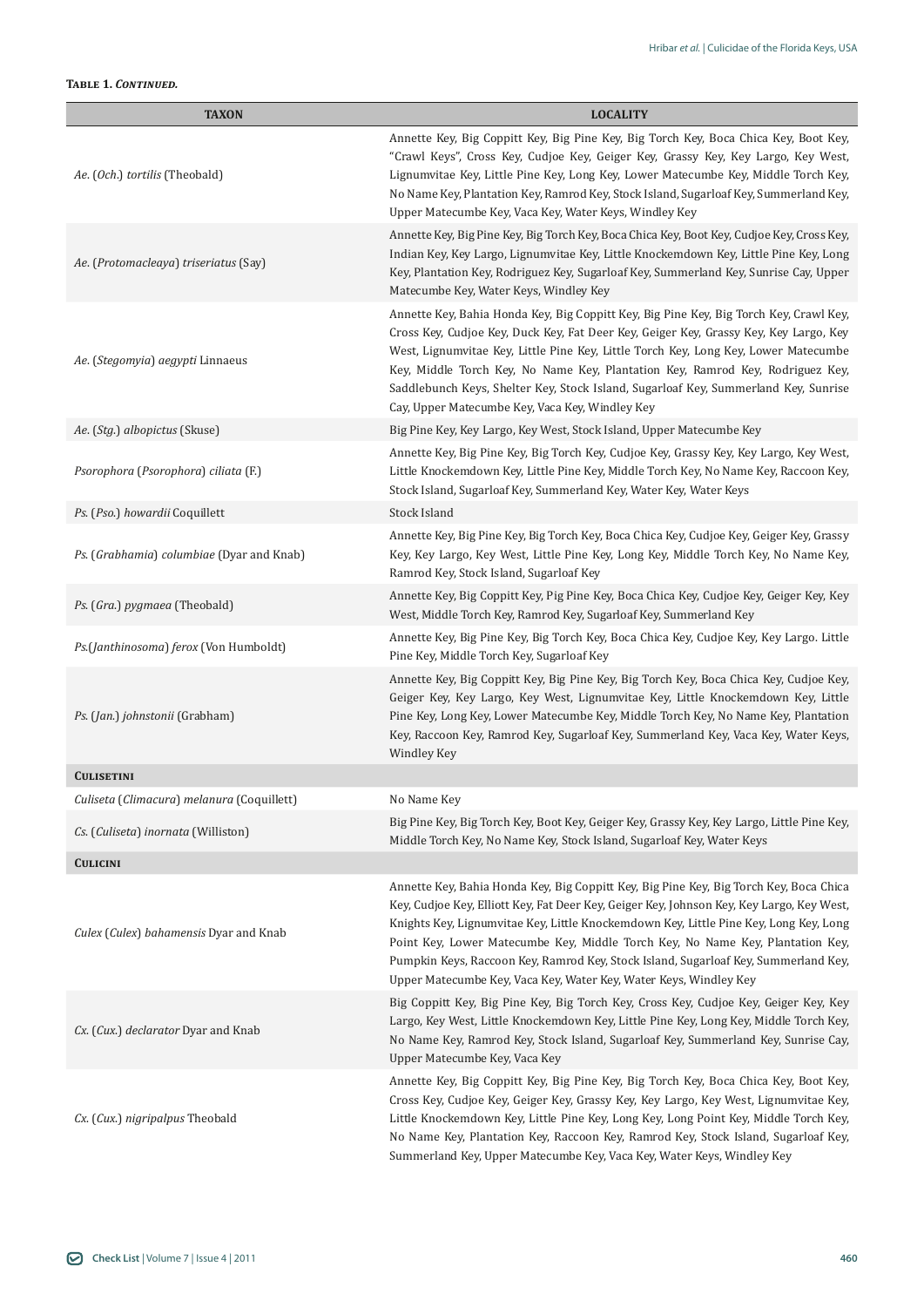#### **Table 1.** *Continued.*

| <b>TAXON</b>                                          | <b>LOCALITY</b>                                                                                                                                                                                                                                                                                                                                                                                                             |
|-------------------------------------------------------|-----------------------------------------------------------------------------------------------------------------------------------------------------------------------------------------------------------------------------------------------------------------------------------------------------------------------------------------------------------------------------------------------------------------------------|
| Cx. (Cux.) quinquefasciatus Say                       | Annette Key, Big Coppitt Key, Big Pine Key, Big Torch Key, Boca Chica Key, Boot Key, Cross<br>Key, Cudjoe Key, Duck Key, Fat Deer Key, Geiger Key, Grassy Key, Key Largo, Key West,<br>Lignumvitae Key, Little Pine Key, Long Key, Lower Matecumbe Key, Middle Torch Key,<br>No Name Key, Plantation Key, Ramrod Key, Stock Island, Sugarloaf Key, Summerland Key,<br>Upper Matecumbe Key, Vaca Key, Windley Key            |
| Cx. (Cux.) salinarius Coquillett                      | Big Pine Key, Cudjoe Key, Geiger Key, Grassy Key, Key Largo, Vaca Key, Stock Island                                                                                                                                                                                                                                                                                                                                         |
| Cx. (Melanoconion) atratus Theobald                   | Annette Key, Big Pine Key, Big Torch Key, Boca Chica Key, "Crawl Keys", Cudjoe Key, Elliott<br>Key, Geiger Key, Grassy Key, Key Largo, Key West, Lignumvitae Key, Little Knockemdown<br>Key, Little Pine Key, Long Key, Lower Matecumbe Key, Middle Torch Key, No Name Key,<br>Plantation Key, Ramrod Key, Saddlebunch Keys, Stock Island, Sugarloaf Key, Summerland<br>Key, "Torch Key", Vaca Key, Water Keys, Windley Key |
| Cx. (Mel.) cedecei Stone and Hair                     | Big Pine Key, Big Torch Key, Key Largo, Key West, Little Knockemdown Key, Stock Island,<br>Sugarloaf Key                                                                                                                                                                                                                                                                                                                    |
| Cx. (Mel.) erraticus Dyar and Knab                    | Big Pine Key, Big Torch Key, Cudjoe Key, Cross Key, Geiger Key, Grassy Key, Key Largo,<br>Key West, Long Key, No Name Key, Stock Island, Sugarloaf Key, Upper Matecumbe Key                                                                                                                                                                                                                                                 |
| Cx. (Mel.) iolambdis Dyar                             | Annette Key, Big Pine Key, Cudjoe Key, Geiger Key, Key Largo, Key West, Long Key, No<br>Name Key, Plantation Key, Stock Island, Upper Matecumbe Key, Vaca Key, Windley Key                                                                                                                                                                                                                                                  |
| Cx. (Mel.) mulrennani Basham                          | Big Pine Key, Cudjoe Key, Key Largo, Long Key, Ramrod Key                                                                                                                                                                                                                                                                                                                                                                   |
| Cx. (Mel.) peccator Dyar and Knab                     | Big Pine Key, Big Torch Key, Boca Chica Key, Cudjoe Key, Geiger Key, Key Largo, Key West,<br>Little Knockemdown Key, Little Pine Key, Long Key, Middle Torch Key, No Name Key,<br>Plantation Key, Stock Island, Sugarloaf Key, Summerland Key, Upper Matecumbe Key,<br>Water Keys                                                                                                                                           |
| Cx. (Mel.) pilosus Dyar and Knab                      | Big Pine Key, Cudjoe Key, Geiger Key, Key Largo, Little Knockemdown Key, Little Pine<br>Key, Stock Island, "Torch Key', Vaca Key                                                                                                                                                                                                                                                                                            |
| Deinocerites cancer Theobald                          | Annette Key, Bahia Honda Key, Big Coppitt Key, Big Pine Key, Big Torch Key, Boca Chica<br>Key, Boot Key, Cross Key, Cudjoe Key, Geiger Key, Key Largo, Lignumvitae Key, Little<br>Knockemdown Key, Little Pine Key, Long Key, Middle Torch Key, No Name Key, Plantation<br>Key, Raccoon Key, Ramrod Key, Rodriguez Key, Stock Island, Sugarloaf Key, Summerland<br>Key, Sunrise Cay, Vaca Key, Water Keys, Windley Key      |
| <b>MANSONIINI</b>                                     |                                                                                                                                                                                                                                                                                                                                                                                                                             |
| Coquillettidia (Coquillettidia) perturbans (Walker)   | Annette Key, Key Largo, Little Knockemdown Key, Long Key                                                                                                                                                                                                                                                                                                                                                                    |
| Mansonia (Mansonia) dyari Belkin, Heinemann, and Page | Big Pine Key, Grassy Key                                                                                                                                                                                                                                                                                                                                                                                                    |
| Ma. (Man.) titillans (Walker)                         | Long Key, Vaca Key                                                                                                                                                                                                                                                                                                                                                                                                          |
| <b>SABETHINI</b>                                      |                                                                                                                                                                                                                                                                                                                                                                                                                             |
| Wyeomyia (Wyeomyia) mitchellii (Theobald)             | Big Pine Key, Cudjoe Key                                                                                                                                                                                                                                                                                                                                                                                                    |
| Wy. (Wyo.) vanduzeei Dyar and Knab                    | Big Pine Key, Big Torch Key, Key Largo, Little Knockemdown Key, Ramrod Key                                                                                                                                                                                                                                                                                                                                                  |
| <b>URANOTAENIINI</b>                                  |                                                                                                                                                                                                                                                                                                                                                                                                                             |
| Uranotaenia (Uranotaenia) lowii Theobald              | Annette Key, Big Pine Key, Big Torch Key, Cross Key, Cudjoe Key, Grassy Key, Key Largo,<br>Little Knockemdown Key, Little Pine Key, Long Key, Lower Matecumbe Key, Middle Torch<br>Key, No Name Key, Plantation Key, Rodriguez Key, Stock Island, Sugarloaf Key, Sunrise<br>Cay, Upper Matecumbe Key, Vaca Key, Windley Key                                                                                                 |
| Ur. (Ura.) sapphirina (Osten Sacken)                  | Stock Island                                                                                                                                                                                                                                                                                                                                                                                                                |

# *Early Twentieth Century*

During the early years of the Twentieth Century, the 1900s to the 1930s, very little work was done on the mosquitoes of the Florida Keys. A few species were reported but there was no sustained effort to record the fauna. The first published records of mosquitoes from the Florida Keys were in Coquillett's description of *Culex nanus* (Coquillett 1903). Coquillett described his new species based on 10 specimens, four collected in August 1901 in Key West by August Busck, and six others collected 1 to 3 April 1903 by E.A. Schwarz. *Culex nanus* is now regarded as a synonym of *Psorophora pygmaea* (Theobald) (Dyar and Knab 1906). A year later, in 1904, Gardner (1904) reported the presence of *Anopheles albimanus* Wiedemann in Key West (as *An*. *argyritarsis albipes* Theobald, see Rozeboom and Gabaldón (1941) for discussion of synonymy). Dyar and Knab (1906) described *Anopheles atropos* from the "Florida Keys"; they did not specify a locality. Johnson (1913), in his treatment of the Diptera of Florida, listed eight mosquito species in the Florida Keys, viz., *Anopheles albimanus*, *An*. *atropos*, *Psorophora ciliata* (as *Psorophora ciliatus* [sic]), *Psorophora pygmaea*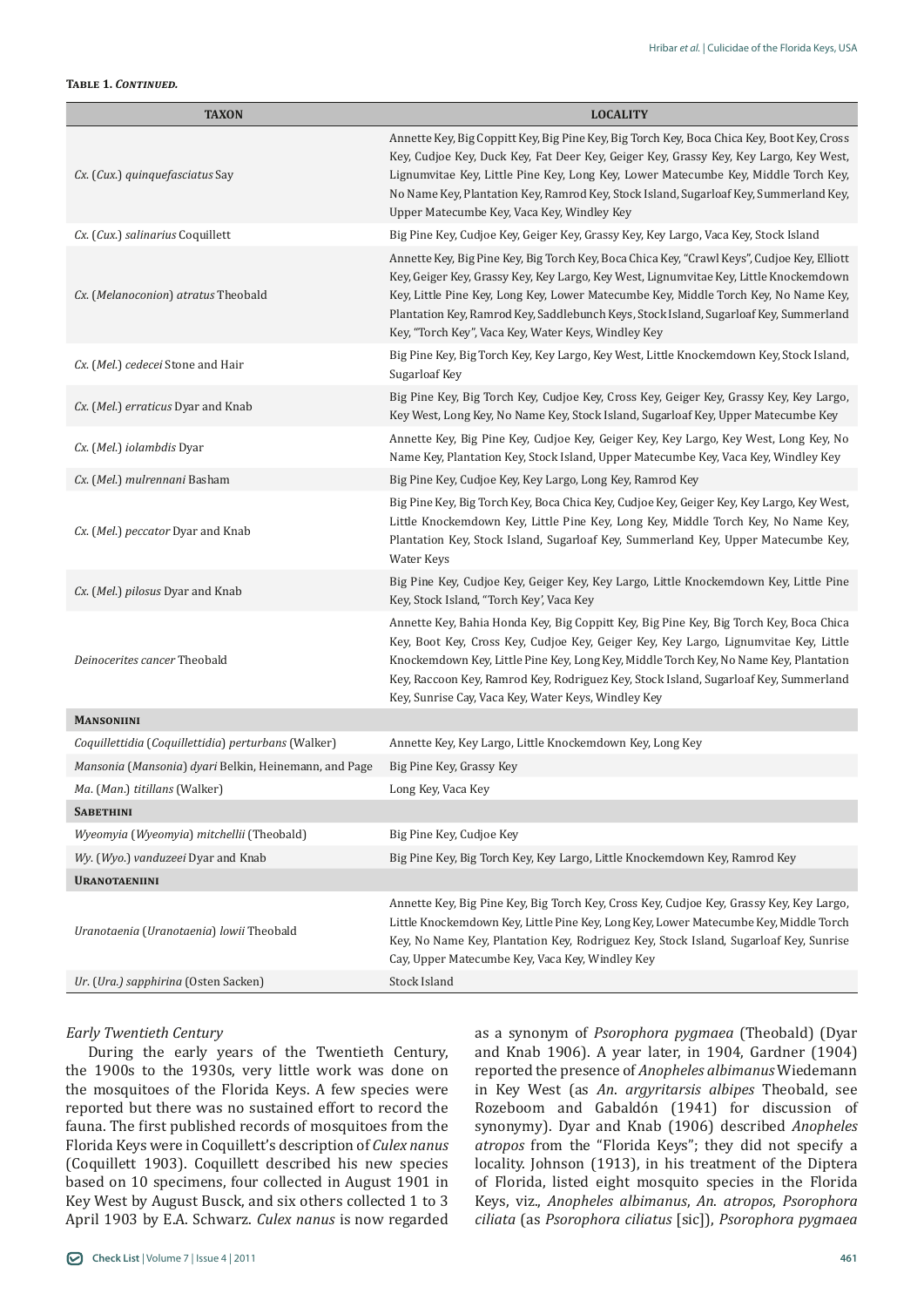(as *Janthinosoma pygmaea*), *Aedes aegypti* (as *Stegomyia calopus*, see Dyar 1920), *Aedes taeniorhynchus* (as *Aedes niger*), *Culex quinquefasciatus*, and *Culex bahamensis* (as *Culex corniger*). The name "Psorophora ciliatus" is most likely a typographic error; nowhere else has this species been given that epithet. Since its description by Fabricius, it has always been "*ciliata*".

In 1915, Howard, Dyar, and Knab mentioned generally that *Deinocerites cancer* and *Wyeomyia mitchellii* (Theobald) (as *Wy*. *antoinetta* Dyar and Knab) were found in "Southern Florida"; they also reported *Cx*. *bahamensis* from Knights Key (as *Cx*. *corniger*) and *Cx*. *quinquefasciatus* Say from Key West. In 1917, Howard, Dyar, and Knab included records of *Ps*. *ciliata* from Key West collected by Busck in August of 1901; the above mentioned records of *Ps*. *pygmaea*, *Ae*. *taeniorhynchus* from Knights Key and Key West (as *Ae*. *niger*); *Ae*. *aegypti* from Key West (as *Ae*. *calopus*), *An*. *albimanus* from Key West; *An*. *atropos* from "Florida Keys". Dyar (1922) included earlier records of Coquillett (1903), Johnson (1913), and Howard *et al.* (1915; 1917), and reported a new record of *Ae*. *sollicitans* from Ramrod Key. Two years later Moznette (1924) reported the presence of *Ae*. *taeniorhynchus* on Bamboo Key. Toward the end of the 1930s, previously reported records of mosquitoes from the Florida Keys were included in a review of the distribution of *An*. *albimanus* (King 1937) and a handbook for identification of mosquitoes of the southeastern United States (King *et al.* 1939). At the end of the decade, Fisk (1939) reported *An*. *atropos* and *Cx*. *bahamensis* from the island of Key West. King and Bradley (1941) reviewed the distribution of *Anopheles* species in the United States, citing earlier records of *An. albimanus* and *An. atropos* in the Florida Keys.

#### *Second World War*

The outbreak of the Second World War stimulated research on mosquitoes throughout the world. King *et al.* (1942) updated their handbook of mosquitoes of the southeastern United States; in this revision they included new records of *Cx*. *bahamensis* from Elliott Key. A number of new records were reported from the Florida Keys during this period. Several species were described from material collected in the Florida Keys, as well. Roth and Young (1944) reported a new species record, *Cx. atratus*, from the Florida Keys. Wirth (1945) reported *Ae*. *taeniorhynchus* from Key Largo. In this same paper he also reported *Cx.* (*Melanoconion*) *elevator* Dyar and Knab from Key Largo. Pratt and Seabrook (1952), however, determined that these specimens actually were *Cx*. (*Mel*.) *iolambdis* Dyar. Staebler and Buren (1946) recorded a new national record, *Ae*. *tortilis*, from Key West. Buren (1946) also confirmed the establishment of *Ps*. *pygmaea* in Florida. Buren (1947) also described a new species, *Ae*. *keyensis*, from Key West. Thurman and coauthors (1949) later synonymized *Ae*. *keyensis* with *Ae*. *thelcter* Dyar, and reported records from Long Key, Key Largo, Key West, and Vaca Key.

The publication of an annotated list of Florida Keys mosquitoes by Pritchard *et al.* (1947) added many new records to the fauna of the Florida Keys. In total, 28 species were recorded, including *Ae. euplocamus* Dyar and Knab and *Ps. confinnis* (Lynch Arribalzaga). Arnell (1976), however, stated that *Ae*. *euplocamus* was known only

from Mexico, Costa Rica, El Salvador, Panama, Colombia, and Venezuela, and that the specimens from Vaca Key misidentified as *Ae*. *euplocamus* by Pritchard *et al.* (1947) were actually *Ae*. *scapularis* (Rondani). Furthermore, Bickley (1984) reported that *Ps*. *confinnis* did not occur in the southeastern United States, and that the proper identity of this *Psorophora* species was *Ps*. *columbiae* Dyar and Knab.

*Anopheles quadrimaculatus* Say had not been reported from the Florida Keys during any of the prior mosquito surveys, although it had been collected from the near adjacent mainland (Thurman 1948). In 1948, Basham and Haeger (1948) reported the collection of small numbers of *An. quadrimaculatus* from Big Pine Key, Key Largo, and Plantation Key. Reinert *et al.* (1997) eventually determined that the nominal species *A*n. *quadrimaculatus* was a complex of five morphologically similar species. They did not assign the records of Basham and Haeger to any of the five species described in their paper.

Pritchard *et al.* (1947) reported collecting an undescribed *Culex* species during their survey of the mosquitoes of the Florida Keys. Basham (1948) described a new species of *Culex* (*Melanoconion*), *Cx*. (*Mel*.) *mulrennani*, from material collected on Big Pine, Cudjoe, and Ramrod Keys; this was the undescribed species reported previously by Pritchard et al (1947).

### *Post World War Two*

The decades of the 1950s and 1960s saw very little work on the mosquitoes of the Florida Keys. Branch *et al.* (1958) collected *Mansonia titillans* (Walker) from Vaca Key, and *An*. *albimanus* from several islands. These authors also reported *Ae.* (*Aedemorphus*) *vexans* (Meigen) and *Ma. indubitans* (Dyar and Shannon) from Monroe County. No island was specified, and these records most likely refer to the mainland portion of Monroe County. In their description of *Ma*. *dyari*, Belkin *et al.* (1970) stated that all records of *Ma*. *indubitans* from Florida and elsewhere in the southeastern United States were likely *Ma*. *dyari*. Moreover, Branch *et al.* (1958) reported *Cx*. *opisthopus* from the mainland of Monroe County. Stone and Hair (1968) described *Cx*. *cedecei* from Florida and stated that all records of *Cx*. *opisthopus* in the United States correctly were *Cx*. *cedecei*. In 1960, King *et al.* (1960) again updated their manual of mosquitoes of the southeastern United States.

#### *Late Twentieth Century and Twenty-First Century*

Beginning in the late 1990s and continuing until the present, the Florida Keys Mosquito Control District has surveyed the Florida Keys and has reported numerous new distribution records within the island chain. Three species new to the fauna of the United States were recognized based entirely or in part on specimens collected in the Florida Keys. Other species that had not been collected for years were recorded once again from the Florida Keys. Hribar (1999) collected *An*. *albimanus* from Long Key and No Name Key. Hribar (2001) made the first report of *Cx*. *peccator* Dyar and Knab from Monroe County, on Big Pine Key. In that same paper *Ps*. *johnstonii* was reported from Summerland Key for the first time. Hribar and Vlach (2001) reported several mosquito species from state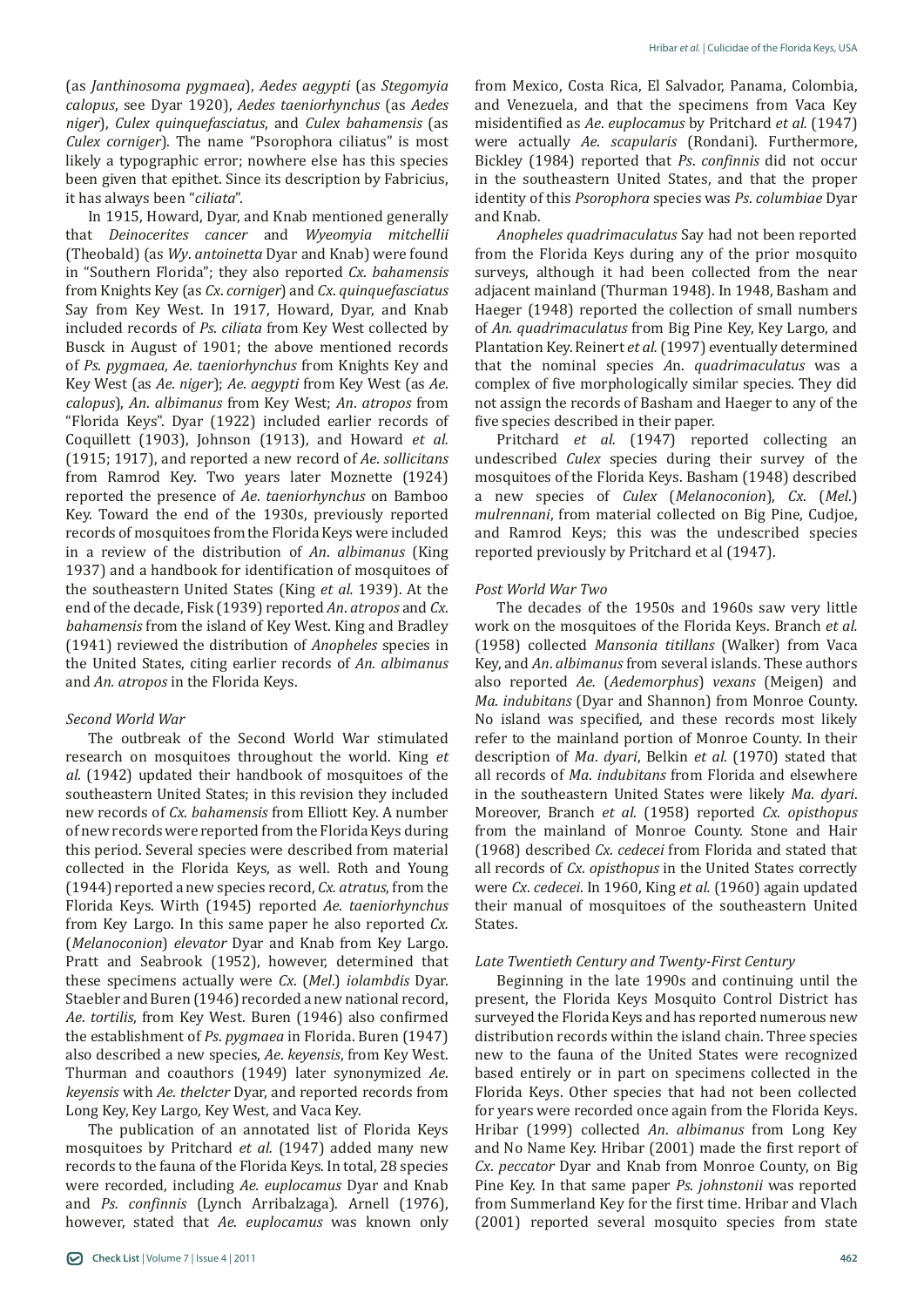parks in the Florida Keys, including records from Bahia Honda Key. Hribar *et al.* (2001) presented larval collection records from several islands in the area of Key West. Hribar (2002) analyzed collection records from a number of islands within the Florida Keys, and reported *Culiseta melanura* Coquillett from No Name Key. Darsie *et al.* (2002) reported a new addition to the fauna of the United States, *An. grabhamii* Theobald, from Big Pine Key. Later, Hribar (2005) reported *An*. *grabhamii* from No Name Key. Darsie (2003) reported the first collections of *Ae*. *condolescens* Dyar and Knab from Annette Key, Big Pine Key, and Howe Key. Later Hribar *et al.* (2005) reported *Ae*. *condolescens* from 22 different islands within the Florida Keys. Darsie and Shroyer (2004) reported *Cx*. *declarator* Dyar and Knab from Big Pine Key, Key Largo, and Long Key.

**Acknowledgments:** The authors thank the numerous inspectors and technicians employed by the Florida Keys Mosquito Control District who throughout the years have collected specimens. We also thank Kristen Bird for preparing the figure. Dr. R.F. Darsie, Jr. identified or verified some of the specimens reported herein.

#### **Literature Cited**

- Arnell, J.H. 1976. Mosquito studies (Diptera, Culicidae). XXXIII. A revision of the *scapularis* group of *Aedes* (*Ochlerotatus*). *Contributions of the American Entomological Institute* 13(3): 1-144.
- Basham, E.H. 1948. *Culex* (*Melanoconion*) *mulrennani*, a new species from Florida. *Annals of the Entomological Society of America* 41(1): 1-7.
- Basham, E.H. and J.S. Haeger. 1948. Records of *Anopheles quadrimaculatus* Say for the Florida Keys. *Mosquito News* 8(1): 72.
- Belkin, J.N., S.J. Heinemann and W.A. Page. 1970. The Culicidae of Jamaica (Mosquito Studies, XXI). *Contributions of the American Entomological Institute* 6(1): 1-458.
- Bickley, W.E. 1984. Notes on the *Psorophora confinnis* complex. *Mosquito Systematics* 16(2): 162-167.
- Branch, N., L. Logan, E.C. Beck and J.A. Mulrennan. 1958. New distributional records for Florida mosquitoes. *Florida Entomologist* 41(4): 155-163.
- Buren, W.F. 1946. *Psorophora pygmaea* (Theobald), an exotic mosquito now established in Florida. *Mosquito News* 6(4): 185.
- Buren, W.F. 1947. A new *Aedes* from the Florida Keys. *Proceedings of the Entomological Society of Washington* 61(8): 228-229.
- Coquillett, D.W. 1903. Four new species of *Culex*. *Canadian Entomologist* 35(9): 255-257.
- Corbett, D.R., J. Chanton, W. Burnett, K. Dillon, C. Rutkowski and J.W. Fourqurean. 1999. Patterns of groundwater discharge into Florida Bay. *Limnology and Oceanography* 44(4): 1045-1055.
- Darsie, R.F., Jr. 2003. First report of *Ochlerotatus condolescens* (Dyar and Knab) (Diptera: Culicidae) in the United States. *Proceedings of the Entomological Society of Washington* 105(4): 1067-1068.
- Darsie, R.F., Jr. and C.D. Morris. 2000. *Keys to the adult females and fourth instar larvae of the mosquitoes of Florida*. Technical Bulletin of the Florida Mosquito Control Association Volume 1 (revised). 159 p.
- Darsie, R.F., Jr. and D.A. Shroyer. 2004. *Culex* (*Culex*) *declarator*, a mosquito species new to Florida. *Journal of the American Mosquito Control Association* 20(3): 224-227.
- Darsie, R.F., Jr., J.J. Vlach and E.M. Fussell. 2002. New addition to the mosquito fauna of United States, *Anopheles grabhamii* (Diptera: Culicidae). *Journal of Medical Entomology* 39(3): 430- 431.
- DeMay, D.J. and L.J. Hribar. 2005. Species composition, seasonal distribution, and relative abundance of mosquitoes (Diptera: Culicidae) on Lignumvitae Key in the Florida Keys, USA. *Trends in Entomology* 4: 71-74.
- DeMay, D.J. and L.J. Hribar. 2008. Mosquito fauna of Key Largo, Florida. *Journal of the American Mosquito Control Association* 24(4): 471-477.
- DeMay, D.J. and L.J. Hribar. 2009. Mosquito (Diptera: Culicidae) collection records from Boot Key, Florida*. Florida Scientist* 72(3): 240-241.
- Dyar, H.G. 1920. The earliest name of the yellow fever mosquito (Diptera, Culicidae). *Insecutor Inscitiae Menstruus* 8(10-12): 204.
- Dyar, H.G. 1922. The mosquitoes of the United States. *Proceedings of the United States National Museum* 62: 1-119.
- Dyar, H.G. and F. Knab. 1906. Notes on some American mosquitoes with descriptions of new species. *Proceedings of the Biological Society of Washington* 19(6): 159-172.

DeMay and Hribar (2005) recorded fifteen species of mosquitoes from Lignumvitae Key. Of those, the most abundant were *Ae*. *taeniorhynchus*, *De*. *cancer*, *Ps*. *johnstonii*, and *An*. *atropos*. Hribar (2007) described the collection of *Cs*. *inornata* from No Name Key, Big Pine Key, and Grassy Key after strong winds from the north. DeMay and Hribar (2008) collected 28 species of mosquitoes from Key Largo, including the first records of *Cx*. *cedecei, Cx*. *peccator*, *Cx*. *salinarius*, and *Cs. inornata* from this island. Later, DeMay and Hribar (2009) provided the only published records of mosquitoes on Boot Key; ten species were collected, including *Cs*. *inornata* and *Ae*. *triseriatus* Say. Finally, Leal and Hribar (2010) reported the collection of 30 mosquito species from wilderness islands within the National Key Deer Refuge and the Great White Heron National Wildlife Refuge.

- Fisk, F.W. 1939. New mosquito records from Key West. *Journal of Economic Entomology* 32(3): 469.
- Gardner, C.H. 1904. *Anopheles* mosquitoes found at Key West, Florida. *Public Health Reports* 195(34): 1651.
- Hoffmeister, J.E. and H.G. Multer. 1968. Geology and origin of the Florida Keys. *GSA Bulletin* 9(11): 1487-1502.
- Howard. L.O., H.G. Dyar and F. Knab. 1915. The Mosquitoes of North and Central America and the West Indies. Systematic Description, part I. *Carnegie Institute of Washington Publication* 159(3): 1-523.
- Howard. L.O., H.G. Dyar and F. Knab. 1917. The Mosquitoes of North and Central America and the West Indies. Systematic Description, part II. *Carnegie Institute of Washington Publication* 159(4): 525-1064.
- Hribar, L.J. 1999. Continued presence of *Anopheles albimanus* (Diptera: Culicidae) in Monroe County, Florida. *Entomological News* 110(5): 317-319.
- Hribar, L.J. 2001. Uncommonly collected mosquitoes from the Florida Keys. *Entomological News* 112(2): 123.
- Hribar, L.J. 2002. Mosquito (Diptera: Culicidae) collections in the Florida Keys, Monroe County, Florida, USA. *Studia Dipterologica* 9(2): 679- 691.
- Hribar, L.J. 2005. New locality record for *Anopheles grabhamii* (Diptera: Culicidae) from the Florida Keys. *Florida Scientist* 68(2): 8-10.
- Hribar, L.J. 2007. New and old mosquito records for extreme southern Florida. *Insecta Mundi* 5: 1-3.
- Hribar, L.J. and J.J. Vlach. 2001. Mosquito (Diptera: Culicidae) and biting midge (Diptera: Ceratopogonidae) collections in Florida Keys state parks. *Florida Scientist* 64(3): 219-223.
- Hribar, L.J., J. M. Smith, J.J. Vlach and T.N. Verna. 2001. Survey of container-<br>breeding mosquitoes from the Florida Keys, Monroe breeding mosquitoes from the Florida Keys, Monroe County, Florida. *Journal of the American Mosquito Control Association* 17(4): 245-248.
- Hribar, L.J., D.J. DeMay, M.J. Hemmen and A.L. Leal. 2005. Observations on the distribution and seasonality of *Ochlerotatus condolescens* (Dyar & Knab) in the Florida Keys, USA (Diptera: Culicidae). *Studia Dipterologica* 12(1): 361-362.
- Johnson, C.W. 1913. Insects of Florida. III. Diptera. *Bulletin of the American Museum of Natural History* 32: 37-90.
- King, W.V. 1937. On the distribution of *Anopheles albimanus* and its occurrence in the United States. *Southern Medical Journal* 30(9): 943-946.
- King, W.V. and G.H. Bradley. 1941. Distribution of the Nearctic species of *Anopheles*. *American Association for the Advancement of Science Publication* 15: 71-78.
- King, W.V., G.H. Bradley, and T. E. McNeel. 1939. The mosquitoes of the southeastern states. *USDA Miscellaneous Publication 36*. 1-87.
- King, W.V., G.H. Bradley, and T. E. McNeel. 1942. The mosquitoes of the southeastern states, revised. *USDA Miscellaneous Publication* 336. 1-95.
- King, W.V., G.H. Bradley, C.N. Smith, and W.C. McDuffie. 1960. *A handbook of the mosquitoes of the southeastern United States*. USDA Agriculture Handbook 173. 188 p.
- Leal, A.L. and L.J. Hribar. 2010. Mosquito fauna of wilderness islands within the National Key Deer Refuge and the Great White Heron National Wildlife Refuge, Monroe County, Florida. *Journal of the American Mosquito Control Association* 26(2): 141-147.
- Pratt, H.D. and E.L. Seabrook. 1952. The occurrence of *Culex iolambdis* Dyar in Florida and Puerto Rico, with a description of the larva. *Proceedings of the Entomological Society of Washington* 54(1): 27-32.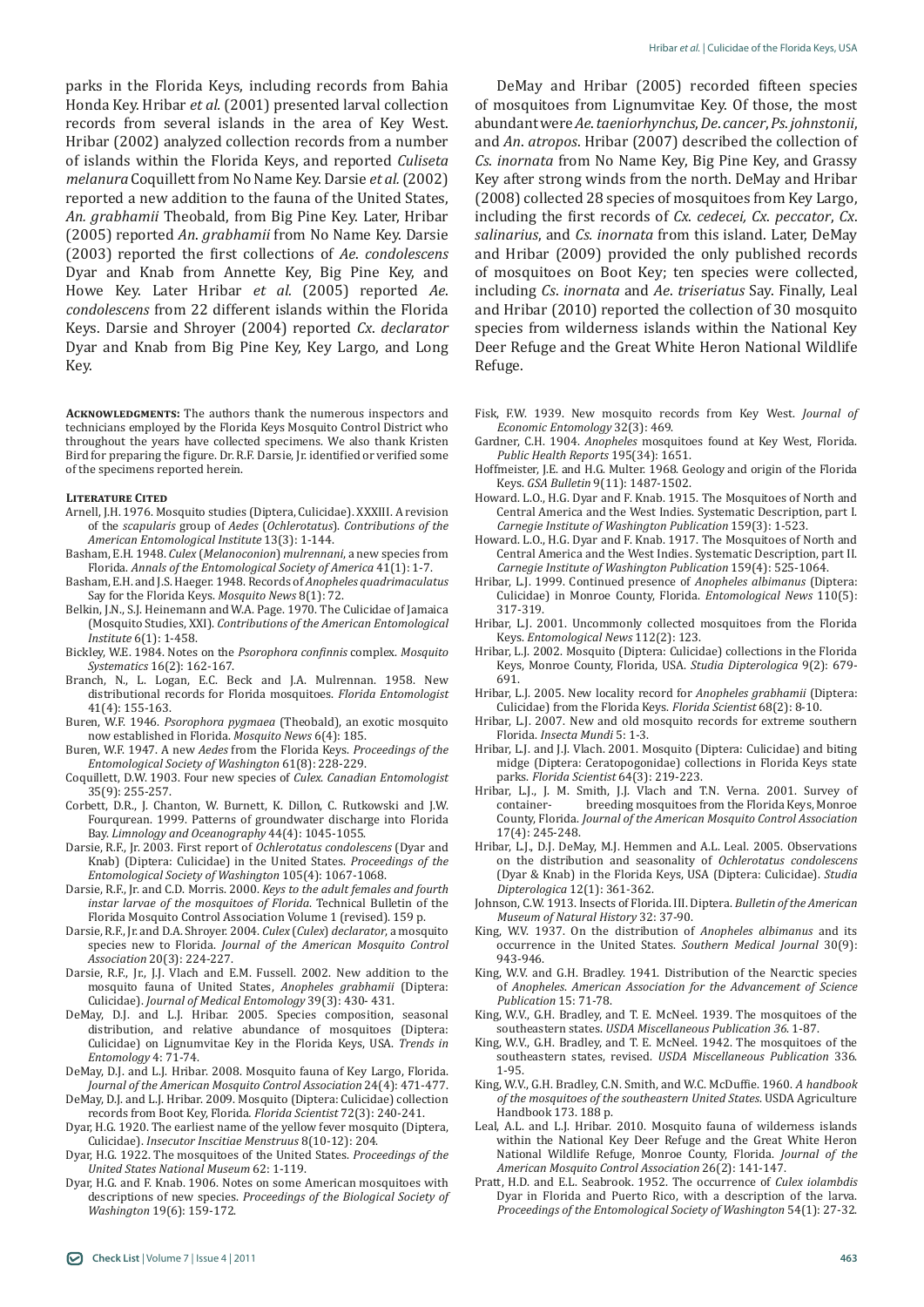- Pritchard, A.E., E.L. Seabrook and J.A. Mulrennan. 1947. The mosquitoes of the Florida Keys. *Florida Entomologist* 30(1-2): 8-15.
- Reinert, J.F. 1975. Mosquito generic and subgeneric abbreviations (Diptera: Culicidae). *Mosquito Systematics* 7(2): 105-110.
- Reinert, J.F., P.E. Kaiser and J.A. Seawright. 1997. Analysis of the *Anopheles* (*Anopheles*) *quadrimaculatus* complex of sibling species (Diptera: Culicidae) using morphological, cytological, molecular, genetic, biochemical, and ecological techniques in an ecological approach. *Journal of the American Mosquito Control Association* 13(Supplement): 1-102.
- Ross, M.S., J.J. O'Brien and L.J. Flynn. 1992. Ecological site classification of Florida Keys terrestrial habitats. *Biotropica* 24(4): 488-502.
- Roth, L.M. and F.N. Young. 1944. *Culex* (*Melanoconion*) *atratus* Theobald in Florida: a new North American continental record, with notes on the other Melanoconions of the southeastern United States. *Annals of the Entomological Society of America* 37(1): 84-88.
- Rozeboom, L.E. and A. Gabaldón. 1941. A summary of the "*tarsimaculatus*" complex of *Anopheles* (Diptera; Culicidae). *American Journal of Hygiene* 33(3): 88-100.
- Snyder, J.R., A. Herndon and W.B. Robertson, Jr. 1990. South Florida rockland; p. 230-277 *In* R.L. Myers and J.J. Ewel (ed.). *Ecosystems of Florida*. University of Central Florida Press.
- Staebler, A.E. and W.F. Buren. 1946. *Aedes tortilis* (Theobald), a mosquito new to the United States. *Entomological News* 57(6): 157.
- Stern, W.L. and G.K. Brizicky. 1957. The woods and flora of the Florida Keys. Introduction. *Tropical Woods* 107: 36-65.
- Stone, A. and J.A. Hair. 1968. A new *Culex* (*Melanoconion*) form Florida (Diptera, Culicidae). *Mosquito News* 28(1): 39-41.
- Thurman, D.C., Jr. 1948. A far south record of *Anopheles quadrimaculatus* Say. Mosquito News 8(1): 19.
- Thurman, E.B., J.S. Haeger and J.A Mulrennan. 1949. The occurrence of *Aedes* (*Ochlerotatus*) *thelcter* Dyar in the Florida Keys. *Mosquito News* 9(4): 171-172.
- Wirth, W.W. 1945. The occurrence of *Culex* (*Melanoconion*) *elevator* Dyar and Knab in Florida, with keys to the Melanoconions of the United States. *Proceedings of the Entomological Society of Washington* 47(7): 199-210.

Received: September 2010

Last Revised: April 2011

Accepted: June 2011

PUBLISHED ONLINE: July 2011

Editorial responsibility: Cristiano Lopes-Andrade